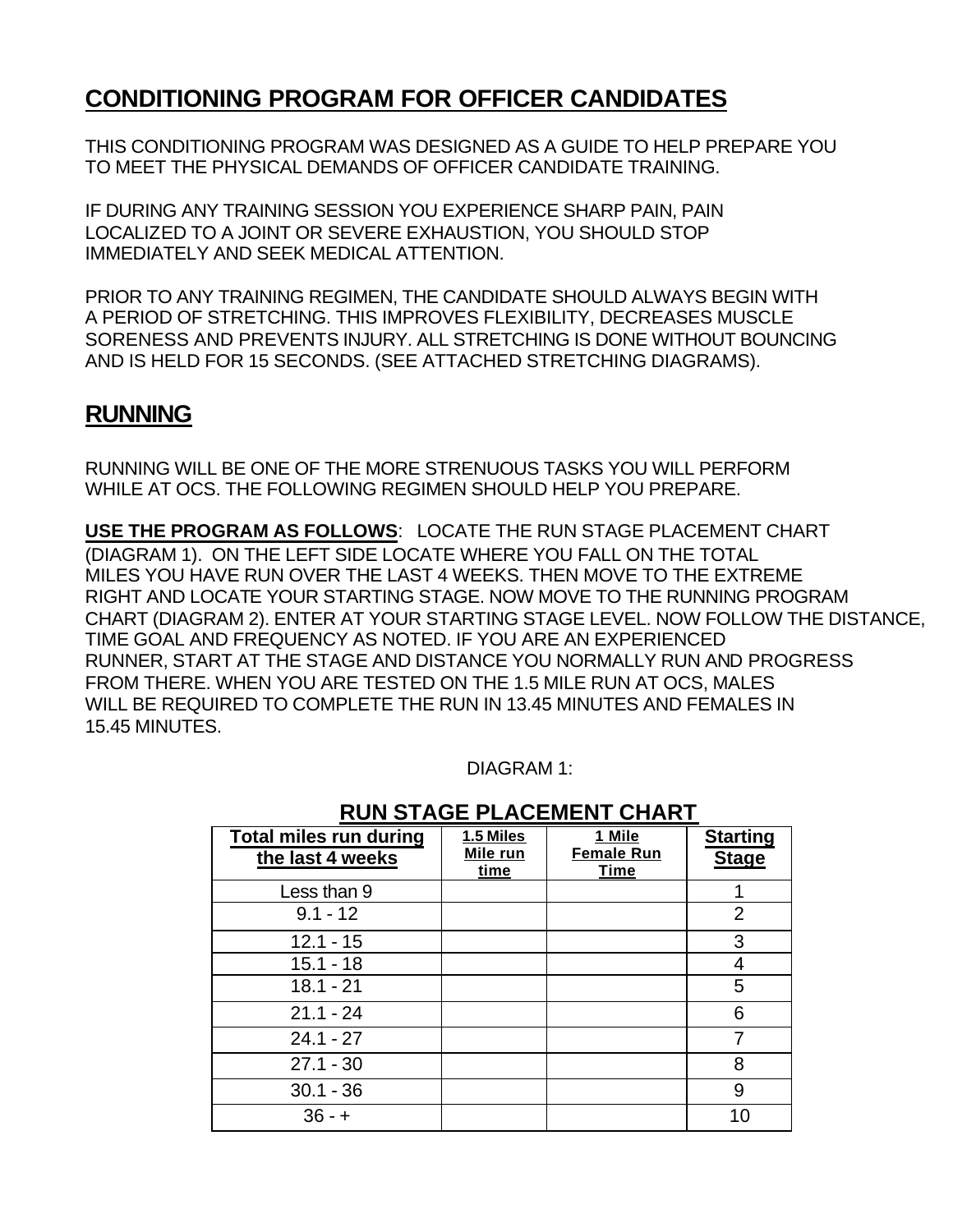#### DIAGRAM 2:

## **RUNNING PROGRAM**

| <b>STAGE</b>            | <b>ACTIVITY</b>         | <b>DISTANCE</b>              | TIME GOAL       |                 | <b>TIMES PER</b>          |
|-------------------------|-------------------------|------------------------------|-----------------|-----------------|---------------------------|
|                         |                         | (miles)                      | (minutes)       |                 | <b>WEEK</b>               |
| 1                       | <b>WALK</b>             | $\overline{2}$               | 32              |                 | $\ensuremath{\mathsf{3}}$ |
| $\overline{2}$          | <b>WALK</b>             | 3                            | 48              |                 | $\overline{3}$            |
| $\overline{3}$          |                         | Run 2 Min./ Walk 3 Min.      |                 | 25              | $\overline{3}$            |
|                         | <b>Repeat 5 Times</b>   |                              |                 |                 |                           |
| $\overline{\mathbf{4}}$ | Run 3 Min./ Walk 2 Min. |                              | 25              |                 | $\overline{3}$            |
|                         | <b>Repeat 5 Times</b>   |                              |                 |                 |                           |
| $\overline{5}$          | Run 4 Min./ Walk 1 Min. |                              | $\overline{25}$ |                 | $\overline{3}$            |
|                         |                         | <b>Repeat 5 Times</b>        |                 |                 |                           |
|                         |                         |                              | Male            |                 |                           |
|                         |                         |                              | Female          |                 |                           |
| 6                       | Run                     | $\overline{\mathbf{c}}$      | 22              | 24              | 3                         |
| 7                       | Run                     | $\overline{2}$               | 20              | 22              | $\overline{3}$            |
| $\overline{8}$          | Run                     | $2\frac{1}{2}$               | 25              | 27              | $\overline{3}$            |
| 9                       | Run                     | $\overline{2}$ $\frac{1}{2}$ | 23              | 25              | $\overline{3}$            |
| $\overline{10}$         | Run                     | 3                            | 30              | $\overline{33}$ | $\overline{3}$            |
| $\overline{11}$         | Run                     | $\overline{3}$               | 27              | 30              | $\overline{3}$            |
| 12                      | Run                     | $\overline{3}$               | 24              | 27              | $\overline{3}$            |
| $\overline{13}$         | Run                     | $\overline{3}$               | $\overline{24}$ | 27              | $\overline{3}$            |
| 14                      | Run                     | $\overline{3}$               | $\overline{24}$ | $\overline{27}$ | $\overline{3}$            |
| $\overline{15}$         | Run                     | $rac{3}{3}$                  | 24              | $\overline{27}$ | $\frac{3}{3}$             |
| 16                      | Run                     |                              | $\overline{23}$ | $\overline{26}$ |                           |
| $\overline{17}$         | Run                     | $\overline{3}$               | $\overline{23}$ | $\overline{26}$ | $\overline{3}$            |
| 18                      | Run                     | $\overline{3}$               | 22              | 25              | $\overline{3}$            |
| 19                      | Run                     | $\overline{3}$               | 22              | 25              | $\overline{3}$            |
| 20                      | Run                     | $\overline{3}$               | $\overline{21}$ | $\overline{24}$ | $\overline{3}$            |
| 21                      | Run                     | $\overline{3}$               | 21              | 24              | $\overline{3}$            |
| $\overline{22}$         | Run                     | $3\frac{1}{2}$               | 25              | 28              | $\overline{3}$            |
| 23                      | Run                     | $3\frac{1}{2}$               | 24              | 27              | $\overline{3}$            |
| 24                      | Run                     | 4                            | 28              | 32              | $\overline{3}$            |
|                         |                         |                              |                 |                 |                           |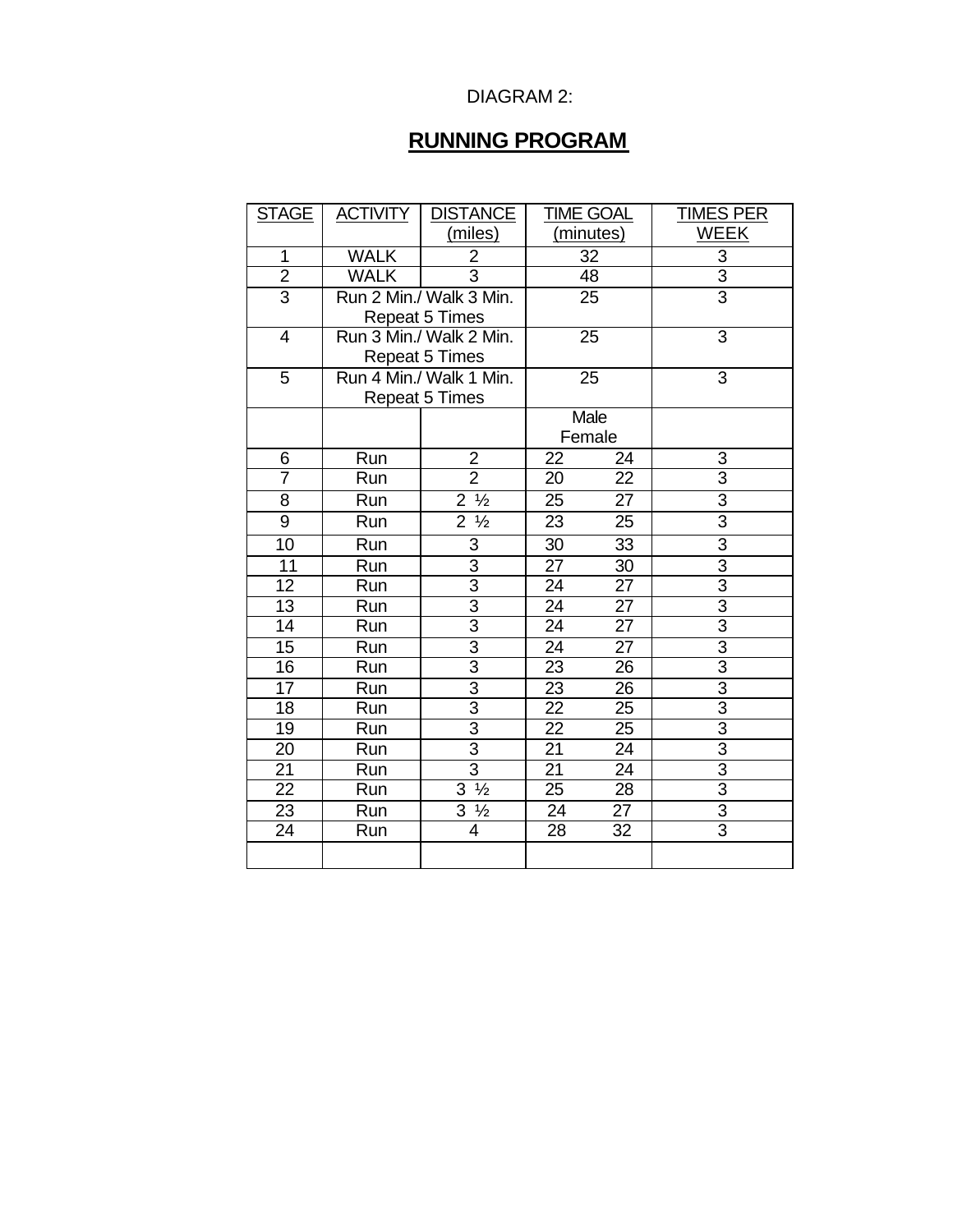# **SIT-UPS**

SIT-UPS ASSESS THE STRENGTH AND ENDURANCE OF THE ABDOMINAL AND HIP FLEXOR MUSCLE GROUPS. THEY ALONG WITH RUNNING AND PUSH-UPS WILL BE TESTED MANY TIMES THROUGHOUT YOUR RIGOROUS TRAINING AT OCS.

SIT-UPS WILL BE PERFORMED WITH YOUR KNEES AT A 90-DEGREE ANGLE, BOTH FEET FLAT ON THE DECK AND SOMEONE HOLDING YOUR ANKLES. CROSS YOUR ARMS ACROSS YOUR CHEST. YOU MUST TOUCH YOUR THIGHS WITH YOUR ELBOWS ON THE FLEXION PHASE, AND THE LOWER EDGE OF THE SHOULDER BLADES ON THE EXTENSION PHASE (DIAGRAM 3). THE MINIMUM FOR MALES IS 40 IN TWO MINUTES AND 33 FOR FEMALES.



**TO PREPARE:** IF YOU HAVE NOT BEEN PERFORMING SIT-UPS PRIOR TO THIS PROGRAM IT IS RECOMMENDED THAT YOU ALLOW YOURSELF A WEEK OF GRADUAL INCREASE IN INTENSITY. FOR THE FIRST 3 SESSIONS, DO 3 SETS OF SIT-UPS STOPPING AT THE FIRST SIGN OF ABDOMINAL FATIGUE, ALLOWING 2 MINUTES OF REST BETWEEN EACH SET. AFTER 1 WEEK (3 SESSIONS) OF ABDOMINAL ACCLIMATION, YOU SHOULD DO AS MANY SIT-UPS AS YOU CAN IN TWO MINUTES. REST FOR TWO MINUTES, DO ANOTHER SET OF AS MANY AS YOU CAN. REST AGAIN FOR TWO MINUTES AND THEN A THIRD SET OF AS MANY AS YOU CAN IN TWO MINUTES. THESE 3 SETS OF MAXIMUM EFFORT SIT-UPS SHOULD BE DONE 3 TIMES A WEEK. REMEMBER 40 AND 33 WERE THE MINIMUMS. TO GET AN OUTSTANDING BOTH MALES AND FEMALES WOULD HAVE TO DO 84 SIT-UPS IN 2 MINUTES.

## **PUSH-UPS**

PUSH-UPS ARE A MEASURE OF YOUR UPPER BODY STRENGTH (CHEST, SHOULDERS AND TRICEPS). YOU WILL BE REQUIRED TO DO A MINIMUM OF 29 IN 2 MINUTES FOR MALES AND 11 FOR FEMALES. ONCE AGAIN THESE ARE THE MINIMUMS. TO ACHIEVE AN OUTSTANDING MALES MUST DO 52 AND FEMALES 29 IN 2 MINUTES. ALWAYS USE CORRECT FORM TO PREVENT INJURY. START IN THE REST POSITION (DIAGRAM 4) WITH BOTH HANDS FLAT ON THE DECK AND SHOULDER WIDTH APART WITH YOUR FEET TOGETHER. YOUR BACK, BUTTOCKS AND LEGS MUST BE STRAIGHT. LOWER YOUR BODY TOWARDS THE DECK (DIAGRAM 5) UNTIL YOUR UPPER ARMS, SHOULDERS AND BACK ARE PARALLEL TO THE DECK. RETURN TO THE STARTING POSITION BY EXTENDING YOUR ARMS.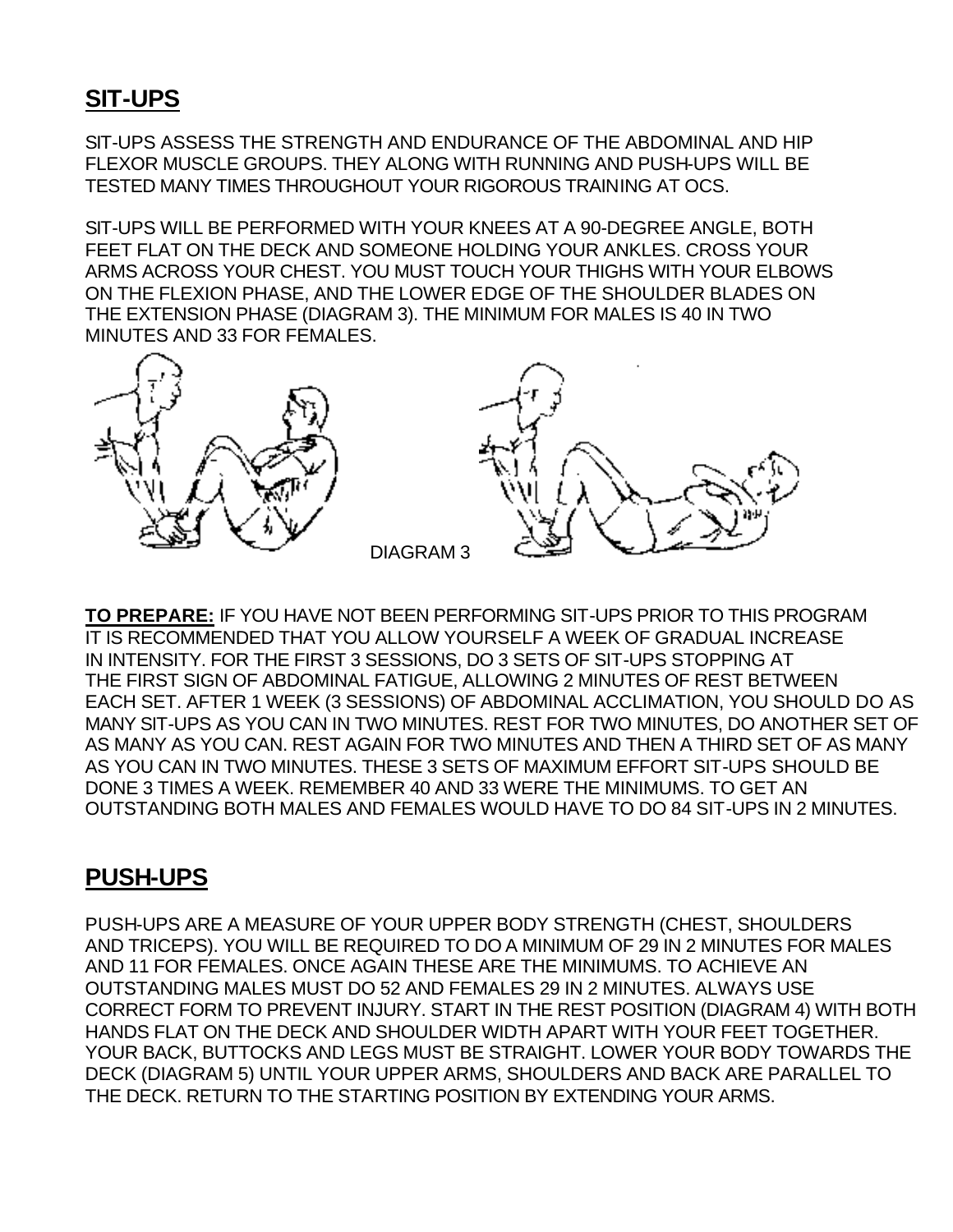

**TO PREPARE**: IF HAVE NOT BEEN DOING PUSH-UPS PRIOR TO THIS PROGRAM IT IS RECOMMENDED THAT YOU ALLOW YOURSELF A WEEK OF GRADUAL INCREASE IN INTENSITY. FOR THE FIRST 3 SESSIONS YOU SHOULD DO 3 SETS OF PUSH-UPS, EACH 2 MINUTES APART, STOPPING AT THE FIRST SIGN OF ARM OR SHOULDER FATIGUE. AFTER A WEEK (3 SESSIONS) YOU SHOULD DO A REGIMEN OF 6 SETS. THE FIRST 2 SETS WOULD BE TO PERFORM AS MANY PUSH-UPS AS YOU CAN IN 30 SECONDS. THEN 2 SETS OF AS MANY AS YOU CAN FOR 20 SECONDS FOLLOWED BY 2 SETS OF MAXIMUM EFFORT IN 15 SECONDS. REMEMBER TO FIRST WARM-UP AND STRETCH PRIOR TO ANY PHYSICAL TRAINING AND ALWAYS USE PROPER FORM. APPROXIMATELY EVERY TWO WEEKS ATTEMPT A SINGLE MAXIMUM SET FOR TWO MINUTES AND RECORD YOUR PROGRESS.

THIS OVERVIEW IS INTENDED TO GIVE YOU A BASIC GUIDELINE TO HELP PREPARE YOU FOR THE RIGORS OF OFFICER CANDIDATE TRAINING. CERTAINLY IF YOU ARE ALREADY INVOLVED IN A MORE INTENSIVE PHYSICAL TRAINING PROGRAM WE URGE YOU TO CONTINUE.

#### *ARRIVING HERE DOES NOT GUARANTEE THAT YOU WILL BECOME A NAVAL OFFICER. IT TAKES A GREAT DEAL OF MOTIVATION AND SACRIFICE. THAT MOTIVATION BEGINS TODAY. GET IN SHAPE!*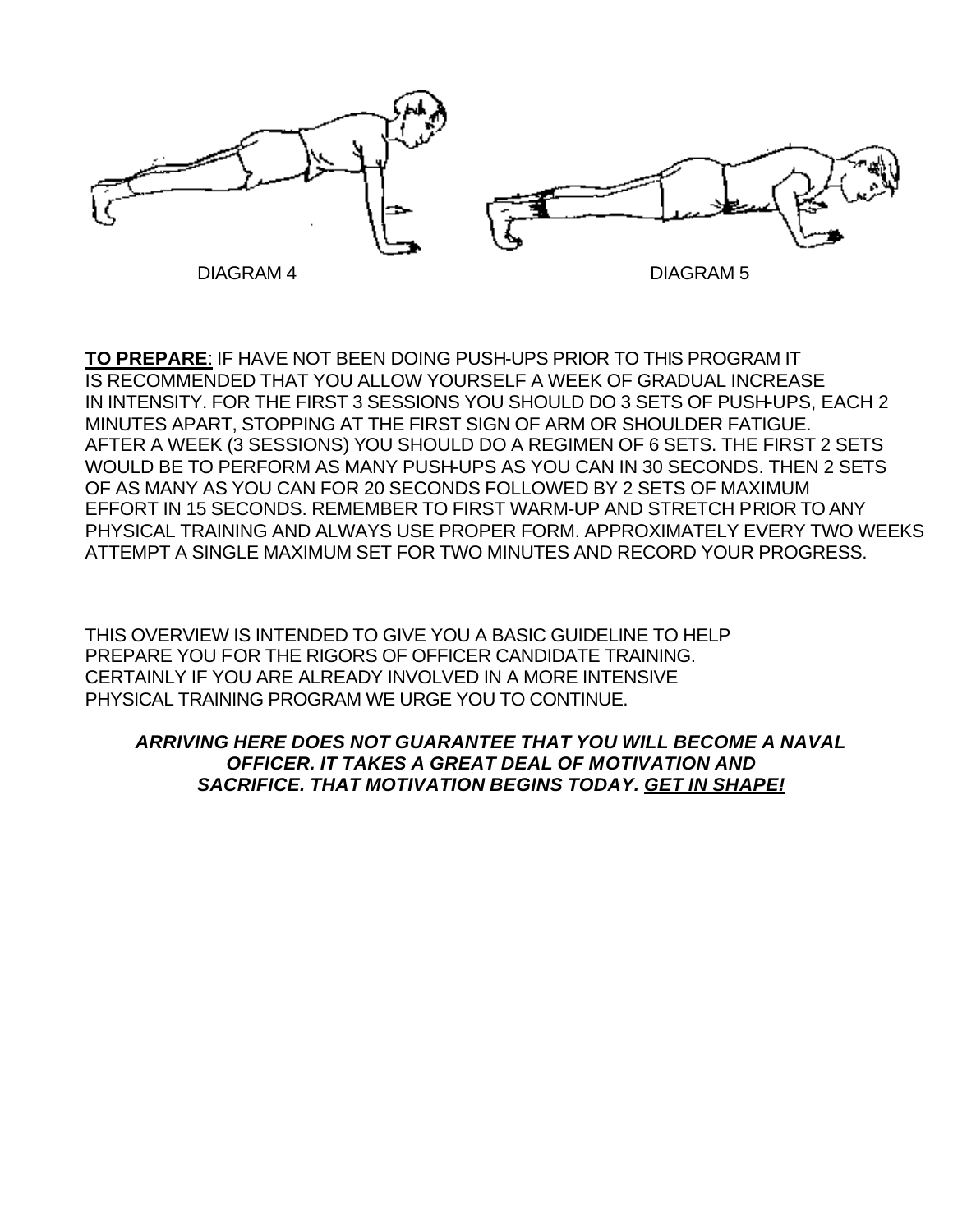